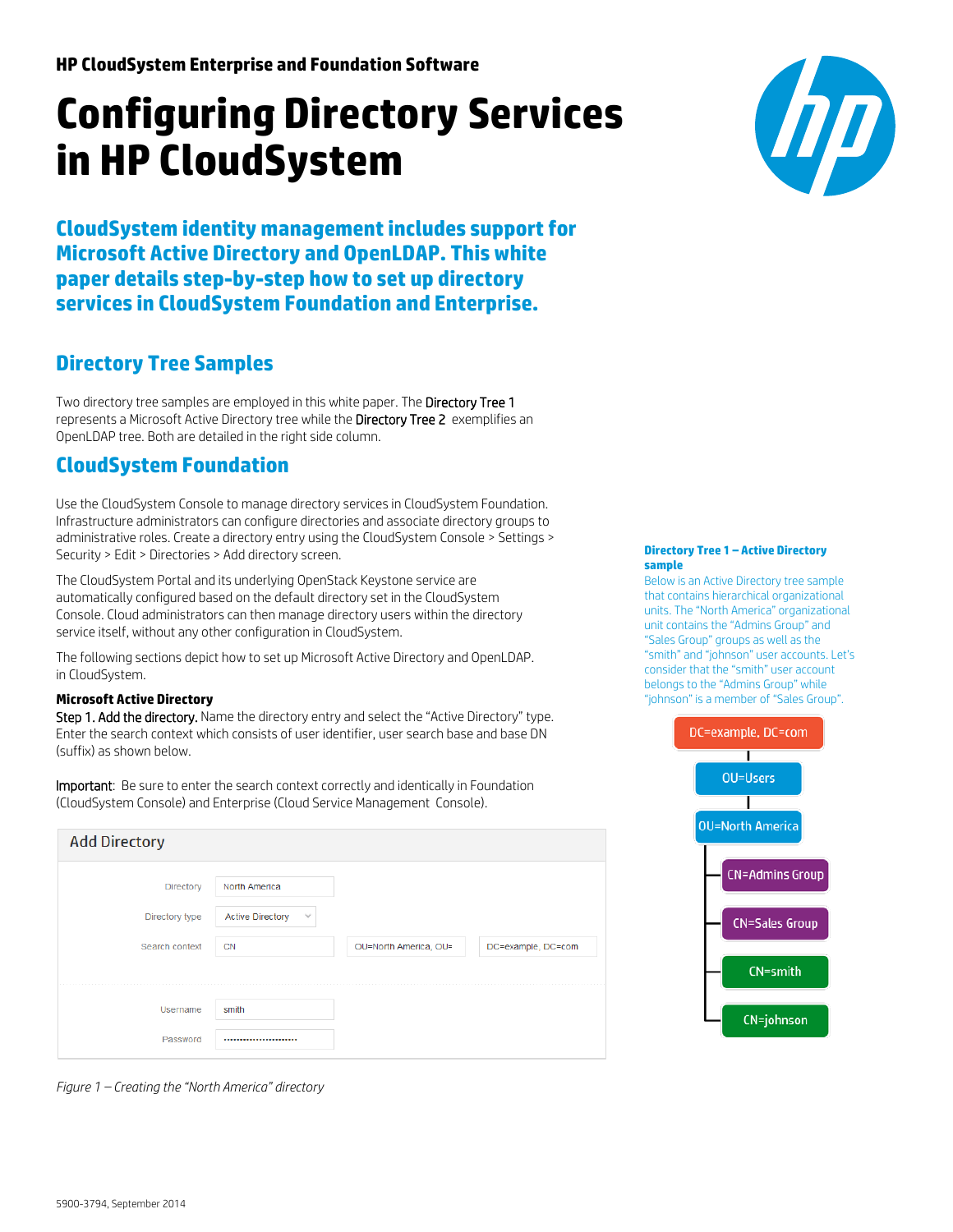The search context is interpreted as follows:

- User Name/ID: CN
- User search base: OU=North America, OU=Users
- Base DN: DC=example, DC=com

Step 2. Configure the server. Enter an IP address or host name, directory server port and directory server certificate:

| <b>Add Directory Server</b>            |                                                                                                                                                                                                                                                                                   |
|----------------------------------------|-----------------------------------------------------------------------------------------------------------------------------------------------------------------------------------------------------------------------------------------------------------------------------------|
| IP address or host<br>name             | ad-server.example.com                                                                                                                                                                                                                                                             |
| Directory server port                  | 636                                                                                                                                                                                                                                                                               |
| <b>Directory server</b><br>certificate | ---BEGIN CERTIFICATE-<br>MIIC2jCCAcKqAwIBAqIQYq5W4Tq3sIZICS3y/0sS<br>4TANBqkqhkiG9w0BAQUFADAWMRQwEqYDVQQD<br>EwtwdWxzYXJBRC0wMTAeFw0xNDAyMjYxNzA3NTJa<br>FW0xNTAyMjYwMDAwMDBaMBYxFDASBqNVBAMT<br>C3B1bHNhckFELTAxMIIBIjANBqkqhkiG9w0BAQEF<br>AAOCAQ8AMIIBCqKCAQEAvbS/pPpMhUAaNNIO |

*Figure 2 - Configuring a server for the "North America" directory*

Step 3. Check and save the settings. On the "Add directory" dialog, enter valid user credentials in the username and password textboxes. Make sure the user account is located under the user search base. Then check the connectivity and save the configuration.

Step 4. Set the default directory. On the "Edit Security" dialog, choose a directory as the default directory. For example:

| <b>Edit Security</b><br>Authentication $\sim$                                                                                                       |
|-----------------------------------------------------------------------------------------------------------------------------------------------------|
| Authentication                                                                                                                                      |
| Allow local login 4<br>To disable Local login you must log in using another authentication service.<br>North America<br>$\sim$<br>Default directory |

*Figure 3 – Setting the "North America" as the default directory*

Step 5. Add a directory group. Go to CloudSystem Console > User and Groups > Add Directory User or Group. Connect to a pre-defined directory using a user account. Then select a group from the list and assign a role to it. For example:

| Add Directory User or Group |                                                                                                                                                                                           |
|-----------------------------|-------------------------------------------------------------------------------------------------------------------------------------------------------------------------------------------|
| Directory                   | North America<br>$\mathcal{A}$                                                                                                                                                            |
| <b>Credentials</b>          | smith<br>Connect<br>                                                                                                                                                                      |
| Group name                  | Credentials are used to retrieve directory groups and will not be saved. After you are successfully connected,<br>enter a group name to see matching groups.<br>хq<br><b>Admins Group</b> |
| Role                        | $\circ$ Full<br>Specialized<br>$\bigcirc$<br>Read only<br>$\bigcirc$                                                                                                                      |
|                             | Infrastructure administrator<br>This role grants full administrative privileges to all items and actions including the ability to configure the appliance.                                |

*Figure 4 - Assigning the "Admins Group" to the Full Infrastructure administrator role*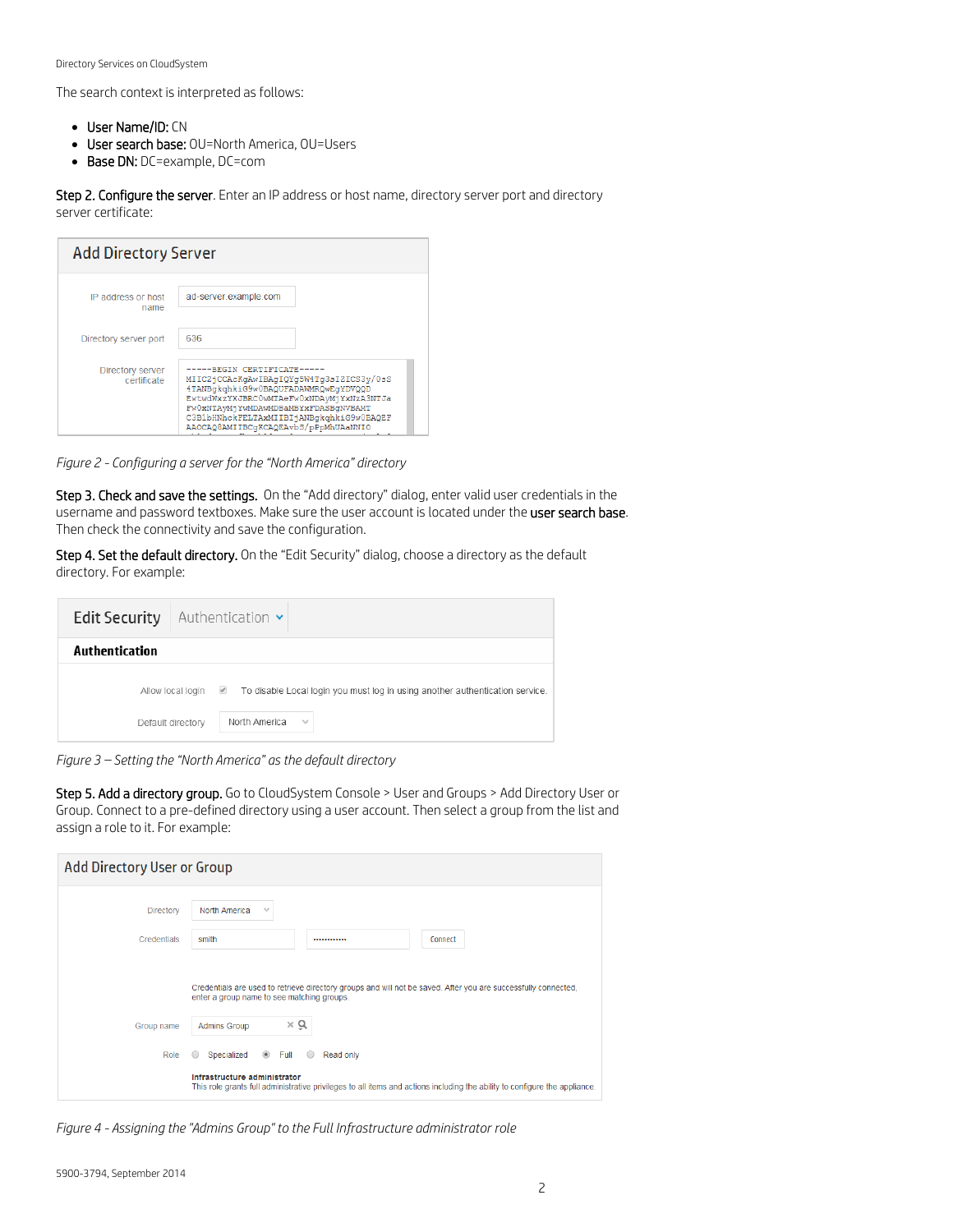Active Directory constraints. Below are listed the main constraints in CloudSystem Foundation for Microsoft Active Directory:

- Directory tree: groups must be located under the user search base
- Directory schema
	- Users: supports the "user" objectClass only
	- Groups: supports the "group" and "groupOfNames" objectClasses only

#### **OpenLDAP**

Step 1. Add the directory. Give a name to the directory entry and select the "OpenLDAP" type. Then enter the search context which consists of user identifier, user search base and base DN (suffix) as shown below:

| <b>Add Directory</b> |                    |                       |                    |
|----------------------|--------------------|-----------------------|--------------------|
| Directory            | South America      |                       |                    |
| Directory type       | OpenLDAP<br>$\sim$ |                       |                    |
| Search context       | CN                 | OU=south america, OU= | DC=example, DC=com |
|                      |                    |                       |                    |
| Username             | garcia             |                       |                    |
| Password             |                    |                       |                    |

### **Directory Tree 2 – OpenLDAP sample**

Below is an OpenLDAP tree sample that contains tree organizational units. The "south america" organizational unit contains "garcia" and "silva" user accounts. On the other side, the "groups" organizational unit holds "admins group" and "sales group". Let's consider the "garcia" user account belongs to the "admins group" while "silva" is a member of "sales group".



*Figure 5 - Creating the "South America" directory*

The search context is interpreted as following:

- User Name/ID: CN
- User search base: OU=south america, OU=people
- Base DN: DC=example, DC=com

Step 2. Configure the server. Enter an IP address or host name, directory server port and directory server certificate as follows:

| Add Directory Server            |                                                                                                                                                                                                 |
|---------------------------------|-------------------------------------------------------------------------------------------------------------------------------------------------------------------------------------------------|
| IP address or host<br>name      | Idap-server.example.com                                                                                                                                                                         |
| Directory server port           | 636                                                                                                                                                                                             |
| Directory server<br>certificate | -----BEGIN CERTIFICATE-----<br>MIIB8TCCAVqqAwIBAqIFAJ41m9kwDQYJKoZIhvcN<br>AOEFBOAWGzEZMBcGA1UEAxMO<br>cHVsc2FvLWxkYXAtZGVtbzAeFw0xNDAvMDUxODI0<br>NDFaFw0xNTAvMDUxODI0NDFa<br>2020-0223031-020 |

*Figure 6 - Configuring a server for the "South America" directory*

Step 3. Check and save the settings. On the "Add directory" dialog, enter valid user credentials in the username and password textboxes. Make sure the user account is located under the user search **base**. Then check the connectivity and save the configuration.

Step 4. Set the default directory. On the "Edit Security" dialog, choose a directory as the default: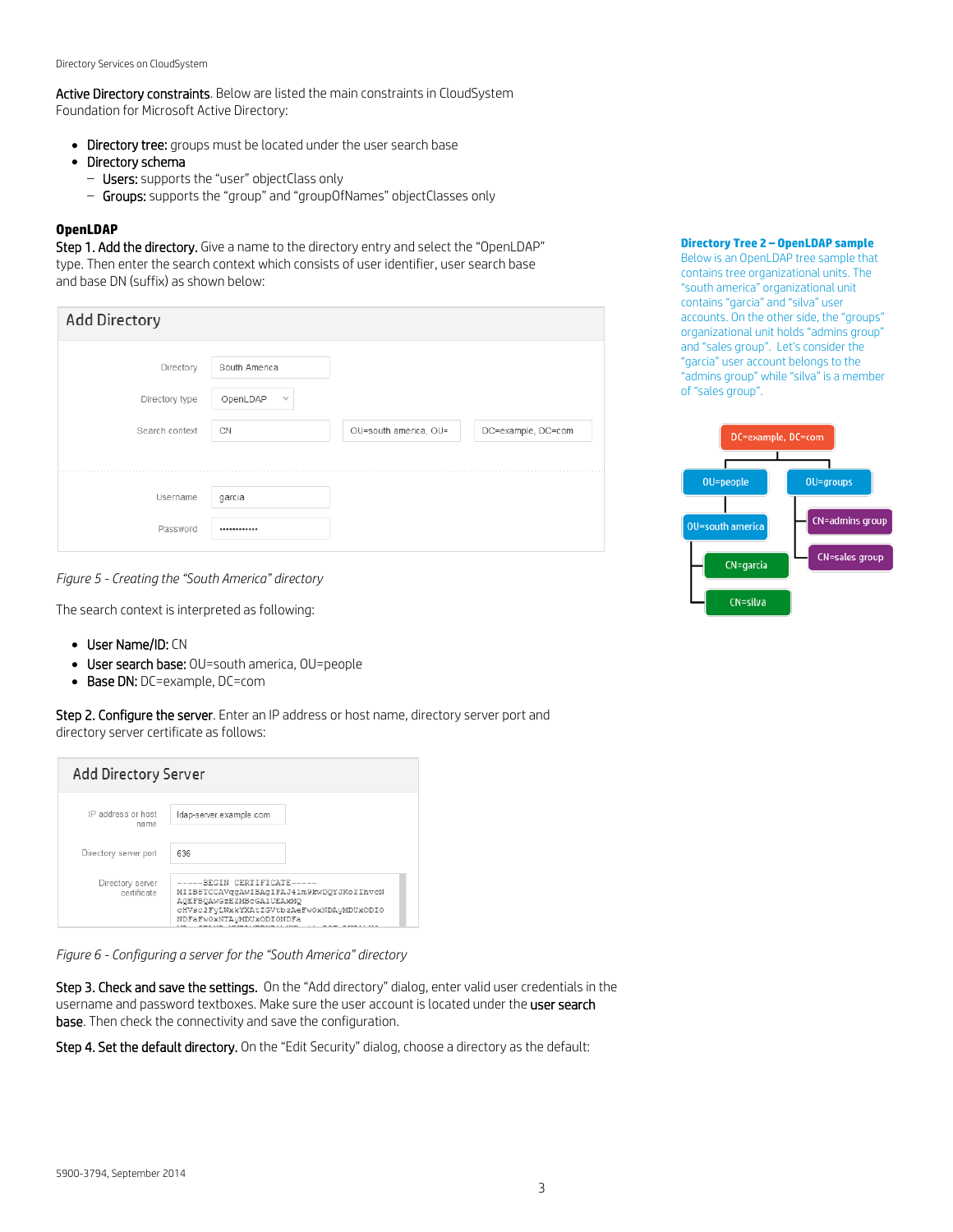| <b>Edit Security</b>   Authentication $\sim$ |                                                                              |
|----------------------------------------------|------------------------------------------------------------------------------|
| <b>Authentication</b>                        |                                                                              |
| Allow local login <u>of</u>                  | To disable Local login you must log in using another authentication service. |
| Default directory                            | South America<br>$\mathcal{A}$                                               |

*Figure 7 - Setting the "South America" as the default directory*

Step 5. Create a directory group. Go to CloudSystem Console > User and Groups > Add Directory User or Group. Connect to a pre-defined directory using a user account. Then select a group from the list and assign a role to it. For instance:

| Add Directory User or Group |                                                                                                                                                              |
|-----------------------------|--------------------------------------------------------------------------------------------------------------------------------------------------------------|
| Directory                   | South America<br>$\sim$                                                                                                                                      |
| Credentials                 | garcia<br>Connect<br>                                                                                                                                        |
|                             | Credentials are used to retrieve directory groups and will not be saved. After you are successfully connected,<br>enter a group name to see matching groups. |
| Group name                  | χQ<br>admins group                                                                                                                                           |
| Role                        | $\circledcirc$ Full<br>Specialized<br>Read only<br>$\circ$                                                                                                   |
|                             | Infrastructure administrator<br>This role grants full administrative privileges to all items and actions including the ability to configure the appliance.   |

*Figure 8 - Assigning the "admins group" to the Full Infrastructure administrator role*

OpenLDAP constraints. Below are listed the main constraints in CloudSystem Foundation for OpenLDAP:

- Directory tree: groups must be located under the OU=groups from the Base DN
- Directory schema
	- Users: supports the "inetOrgPerson" objectClass only
	- Groups: supports the "groupOfNames" objectClass only

#### **Summary about User Authorization**

In a nutshell, the Foundation user permissions are:

- User accounts from a directory group can log into the CloudSystem Console. Currently only Full Infrastructure administrator and Read only roles are supported.
- User accounts from the default directory that are assigned to an OpenStack project can log into the CloudSystem Portal. By default, Full Infrastructure administrators are assigned to the "administrator" project.

#### **General Constrains**

CloudSystem Portal. It is automatically configured based on the default directory and the first server from the server list. In other words, the CloudSystem Portal does not support multiple directories nor load balancing servers.

FQDN. Although CloudSystem Console accepts an IP address for the directory server, HP strongly recommends the usage of FQDN.

Strong certificate validation. By default CloudSystem Foundation does not validate the directory server certificate in a strict manner. To enable the strong SSL/TLS validation for the CloudSystem Portal, you must export the CA certificate from the directory server and import it to the Foundation appliance through the appliance console. For more information, see the "Enabling strong certificate validation in the CloudSystem Portal" appendix in the *HP CloudSystem Administrator Guide* a[t www.hp.com/go/cloudsystem/docs.](http://www.hp.com/go/cloudsystem/docs)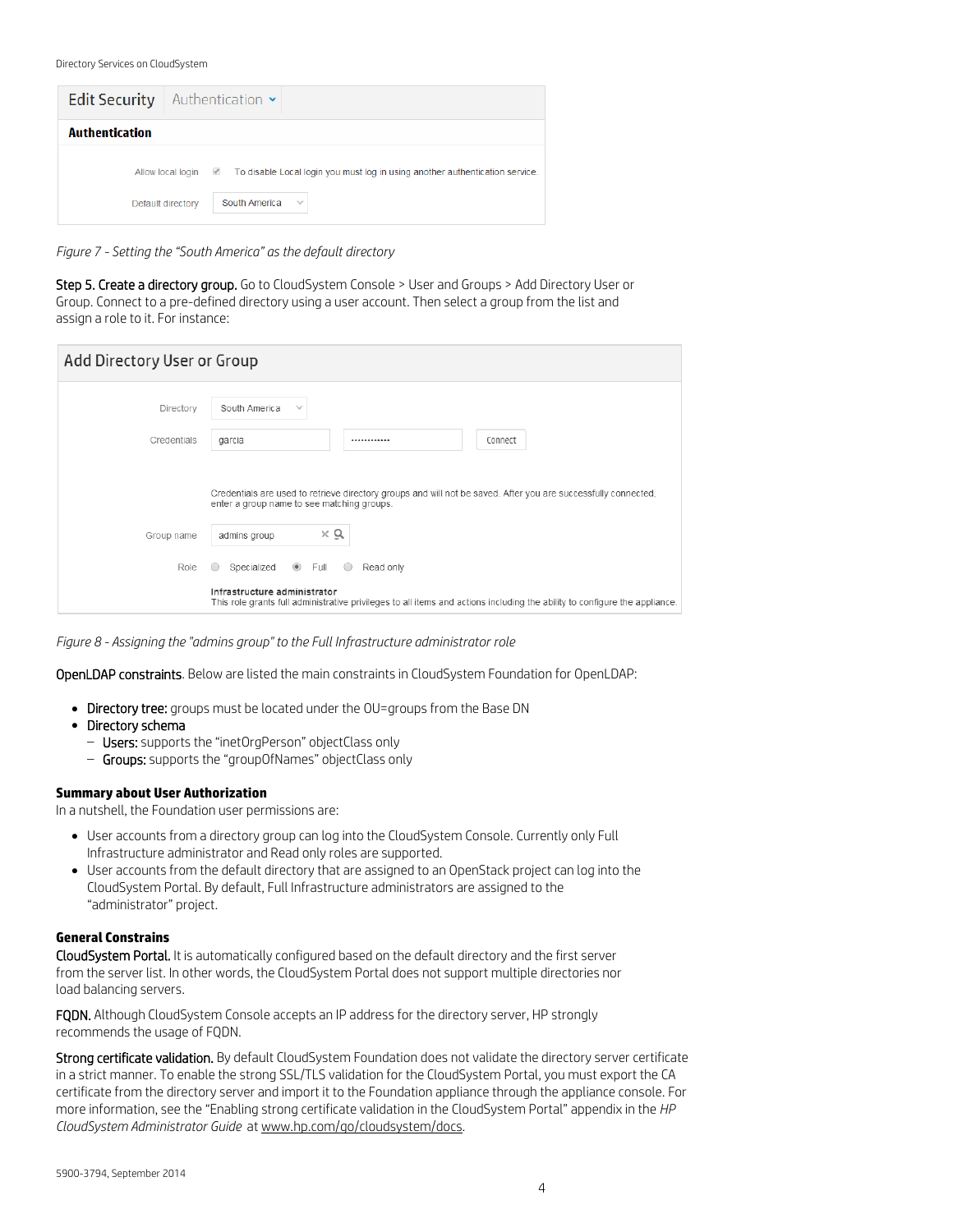## **CloudSystem Enterprise**

CloudSystem Enterprise supports the multi-tenancy features in Cloud Service Automation (CSA). With CSA you can bind Organizations to directory services and then assign user groups from that directory to be a part of the Organization.

The next sections describe how to configure Microsoft Active Directory and OpenLDAP in HP CSA. Both assume the "Sales" consumer organization was created previously.

#### **Microsoft Active Directory**

Step 1. Configure base AD settings. In the Cloud Service Automation Console, open a consumer organization and click on the "LDAP" panel. Enter the hostname, port and optionally check the SSL option for a secure connection. Then set the Base DN, User ID and password. For instance:

| hibits.<br>mm<br><b>Consumer Organization</b>                                        |                                                                                                                   |
|--------------------------------------------------------------------------------------|-------------------------------------------------------------------------------------------------------------------|
| Summary<br><b>General Information</b>                                                | LDAP Server Information<br>Configure the LDAP server used for authorization<br>Hostname *                         |
| <b>Portal Customization</b><br><b>Dashboard Widgets</b>                              | ad-server.example.com<br>e.g. myLDAPserver.hp.com                                                                 |
| <b>LDAP</b>                                                                          | Port *                                                                                                            |
| <b>Access Control</b><br><b>Email Notifications</b><br><b>Operations</b><br>Catalogs | ۰<br>636<br>÷<br>e.g. 389 for LDAP or 636 for LDAPS<br><b>Connection Security</b><br>$\vee$ SSL<br><b>Base DN</b> |
|                                                                                      | DC=example, DC=com<br>e.g. dc=users, dc=example.com<br>User ID (Full DN)                                          |
|                                                                                      | CN=johnson, OU=North America, OU=Users, DC=example, DC                                                            |

*Figure 9 - Configuring LDAP server information for the "Sales" Organization on AD*

Step 2. Configure the user login. Enter the user name attribute, user search base and optionally check the "Search Subtree" for a recursive lookup. For example:

| LDAP<br><b>Access Control</b> | User Login Information<br>Enter the user login information below |   |
|-------------------------------|------------------------------------------------------------------|---|
| <b>Email Notifications</b>    | User Name Attribute *                                            |   |
| <b>Operations</b>             | CN                                                               | 9 |
| Catalogs                      | <b>User Search Base</b>                                          |   |
|                               | OU=North America, OU=Users                                       | 9 |
|                               | User Search Filter *                                             |   |
|                               | $CN = \{0\}$                                                     | 0 |
|                               | <b>Search Option</b>                                             |   |
|                               | Search Subtree                                                   |   |

*Figure 10 - Configuring user login for the "Sales" Organization on AD*

Notice the search context is identical to CloudSystem Foundation:

- User Name: CN
- User search base: OU=North America, OU=Users
- Base DN: DC=example, DC=com

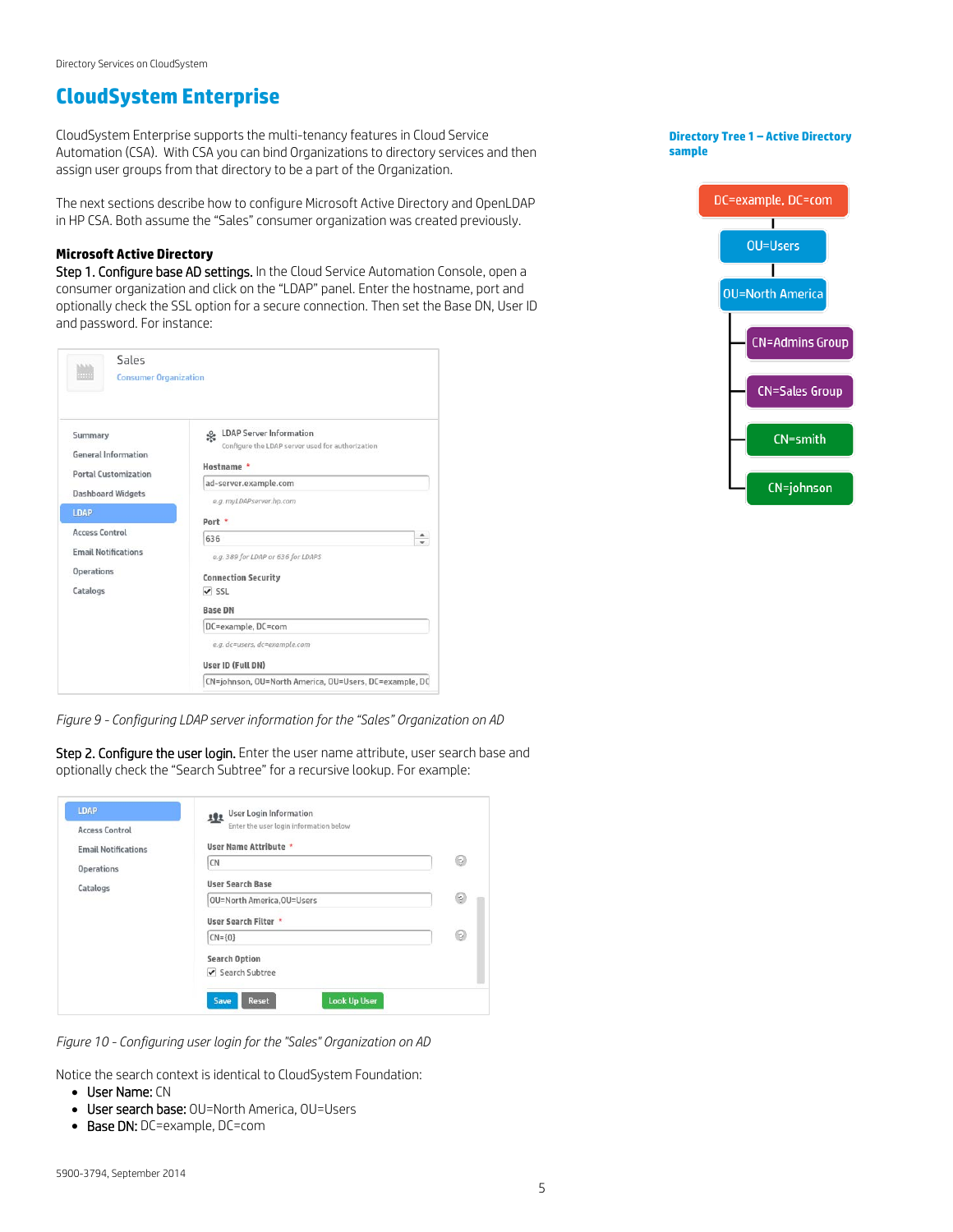Step 3. Save and check the settings. Save the settings and then click on the "Look Up User" button to search for a regular user.

Step 4. Configure the access control. Click on the "Access Control" panel. Enter name and DN for a group or organizational unit. For example:

| fields below.                                                         | Select or add DN for a group or organizational unit from the |
|-----------------------------------------------------------------------|--------------------------------------------------------------|
| Select from existing named DNs                                        |                                                              |
|                                                                       |                                                              |
| Or, add new named DN (must be relative to Base DN)                    |                                                              |
| Enter a name for the group or organizational unit DN *<br>Sales Group |                                                              |
| Enter a group or organizational unit DN *                             |                                                              |

*Figure 11 - Assigning the "Sales Group" to the Service Consumer role*

#### **OpenLDAP**

Step 1. Configure base LDAP settings. In the Cloud Service Automation Console, open a consumer organization and click on the "LDAP" panel. Enter the hostname, port and optionally check the SSL option for a secure connection. Then set the Base DN, User ID and password. For instance:

| Sales<br>hibibilis<br><br><b>Consumer Organization</b>                               |                                                                                                                                     |
|--------------------------------------------------------------------------------------|-------------------------------------------------------------------------------------------------------------------------------------|
| Summary<br><b>General Information</b><br><b>Portal Customization</b>                 | LDAP Server Information<br>Configure the LDAP server used for authorization<br>Hostname *<br>ldap-server.example.com                |
| <b>Dashboard Widgets</b><br><b>LDAP</b>                                              | e.g. myLDAPserver.hp.com<br>Port *                                                                                                  |
| <b>Access Control</b><br><b>Email Notifications</b><br><b>Operations</b><br>Catalogs | ۰<br>636<br>$\mathbf{v}$<br>e.g. 389 for LDAP or 636 for LDAPS<br><b>Connection Security</b><br>$\vee$ SSL<br><b>Base DN</b>        |
|                                                                                      | DC=example, DC=com<br>e.g. dc=users, dc=example.com<br>User ID (Full DN)<br>CN=silva, OU=south america, OU=people, DC=example, DC=c |

*Figure 12 - Configuring LDAP server information for the "Sales" Organization on OpenLDAP*

Step 2. Configure the user login. Enter the user name attribute, user search base and optionally check the "Search Subtree" for a recursive lookup. For example:

#### **Directory Tree 2 – OpenLDAP sample**